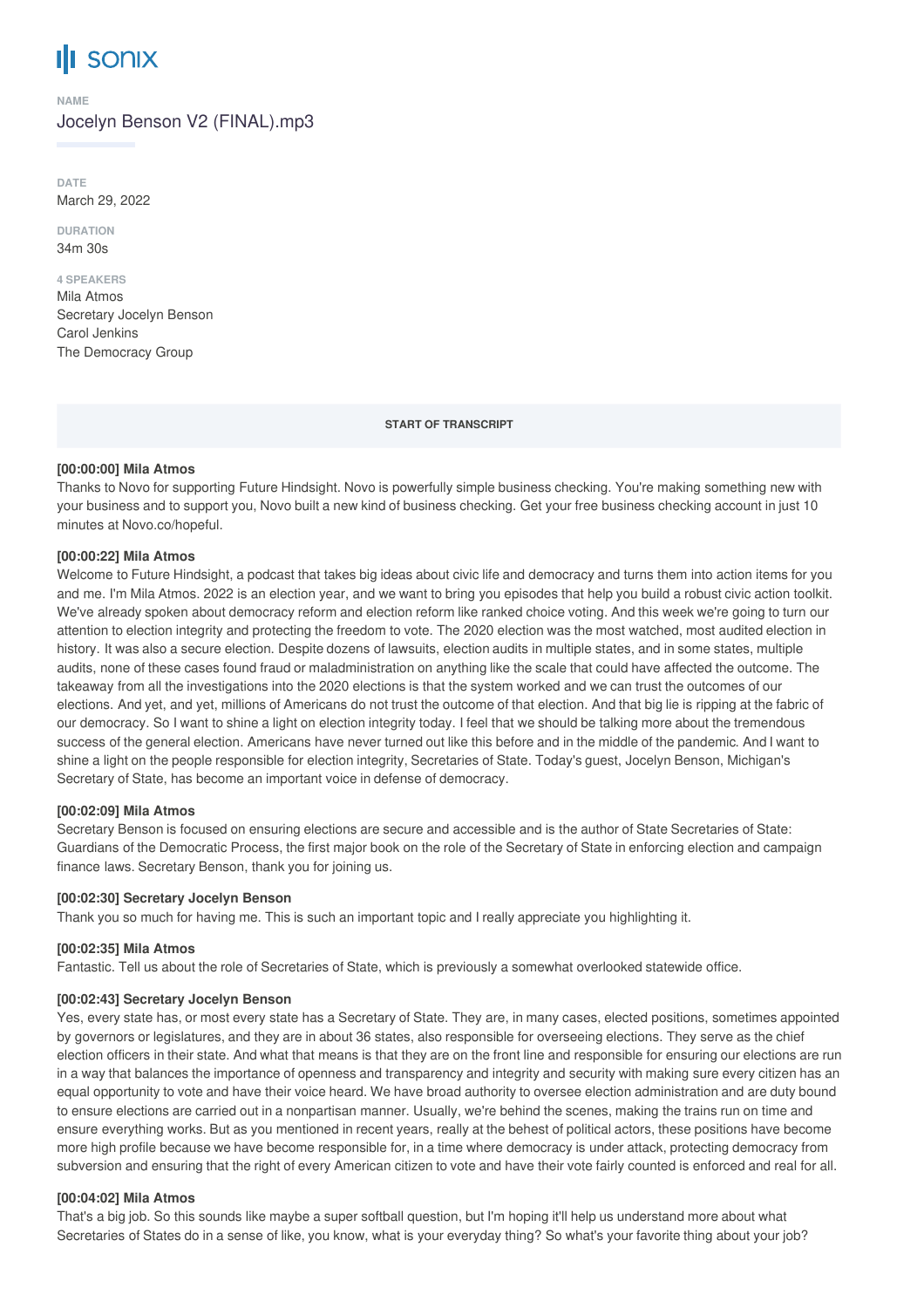# **[00:04:16] Secretary Jocelyn Benson**

That I get to wake up every day thinking about how to make government work better for every citizen in our state. And that starts with the ballot box. But I also oversee the DMV, the Motor Vehicles Department, which makes me everyone's favorite person, but at the same time is a tremendous opportunity to make government work better for everyday citizens. So what I love is that it's not really a political role and I'm not really a political person, but it's one where from an operational standpoint, from an administrative standpoint, you can be a voice for every citizen and you can be an advocate for every citizen.

# **[00:04:50] Mila Atmos**

One of the things that we've heard on this podcast before is that good governance, you know, bolsters the case for a democracy, because when good governance is in place, then people trust government and they believe that, you know, it's necessary and it works and it enhances our lives.

# **[00:05:05] Secretary Jocelyn Benson**

Exactly. Yeah. And that's what makes this role so exciting that, unlike more political roles that you could be elected to at the state or federal level, this is just about doing good work for citizens. It's not about fighting political battles, although it's certainly become that way when the political battles are indeed about democracy itself. But for the most part, it's a nonpartisan role that is best embodied by nonpartisan officials committed to making government work better for every citizen and advancing democracy.

# **[00:05:35] Mila Atmos**

But in some ways, it is political, right? Because you're an elected official. So how do you think about that contradiction of being an elected official who is supposed to be an impartial overseer of elections?

# **[00:05:48] Secretary Jocelyn Benson**

I wrote a book in 2008 on this very question: what makes an effective Secretary of State? What should voters look for in the majority of states where voters elect these individuals? And I think first and foremost, regardless of what side of the aisle someone is on, you need to have people of integrity in these positions who are willing to stand up to their own political parties or political officials across the spectrum and make sure that elections work well. We are essentially the referees of democracy. And so in that regard, you want to look for people who are willing to be proactive in being an advocate for voters, making democracy work, educating voters about their rights and how to access their rights and access their vote, but also being willing to stand guard over those votes and those voters against political forces who, as we've seen in recent years, are very much mobilized to try to undermine the will of the people and even to the extent of potentially overturning election results, fair, accurate election results, to further their own political will. And what's particularly dangerous in this moment is that we have now, because of the higher profile these roles have and the spotlight that we're under, we see now the role being used as a potential political one. We see individuals seeking these roles now to further political agendas, even being willing to potentially further misinformation from these platforms or use these positions, these very powerful positions, to potentially subvert accurate election results. So in that way, now that the nation is seeing more of a spotlight on this critical role, we are also seeing voters have an important responsibility to fight back against efforts to install partisan election administrators in roles where these are previously and are best occupied by a professional.

# **[00:07:40] Mila Atmos**

Yeah, you're already where I was heading with my next question about the changing position of Secretaries of State and how much more fraught these races have become. So from a personal point of view, you know, when you look at everything that's going on in Arizona and in Colorado, what's your take on that?

# **[00:07:59] Secretary Jocelyn Benson**

Well, in 2020, we certainly saw how there really are a number of states, Arizona being one of them. Nevada, Georgia, as you mentioned earlier, Michigan, Pennsylvania and Wisconsin, being in the spotlight of very critical elections with just a few votes in each state, tipping the scale one way or the other for the outcome of an entire presidential election. And so as a result, there have been, you know, an increased scrutiny on the actions of election officials in those states and to a certain extent, other states as well. And what that has created is really an opportunity for voters to demand people of integrity run our elections. And people are committed to protecting the voice of every voter being similarly put and prioritize in places of election administration as opposed to partisan individuals who are very openly advocating against democracy. And so it all really roots down to, in terms of what we make of it, is the important role that citizens have in defending democracy. We as Secretaries of State or as election administrators, we can do that as well. But it really in history teaches us that it's the voters, it's our citizens' responsibility to also protect and defend democracy by participating in it, engaging it, rejecting those who would seek to manipulate elections to further their partisan goals, but ensure that our republic stands as one where the will of the people is respected above all else. And it's really only going to be when voters demand that their elected officials tell the truth and follow those principles, that we can guarantee that we'll see that from our government.

# **[00:09:39] Mila Atmos**

That puts a lot of faith in voters. And I agree that the voters definitely have the power, although I think a lot of people misconceive how powerful they actually are. But I wanted to talk a little bit more about the tone of some of these campaigns. It's truly alarming. I'm thinking about Tina Peters, a proponent of the big lie who's running for Secretary of State in Colorado. And she was in an election conspiracy event supported by, of course, of all people, the MyPillow CEO, where the featured speakers called for the hanging of the current Colorado Secretary of State, Jena Griswold. I mean, that has to have a chilling effect on who can or will run for these positions. So do you see signs of people being bullied out of office, basically?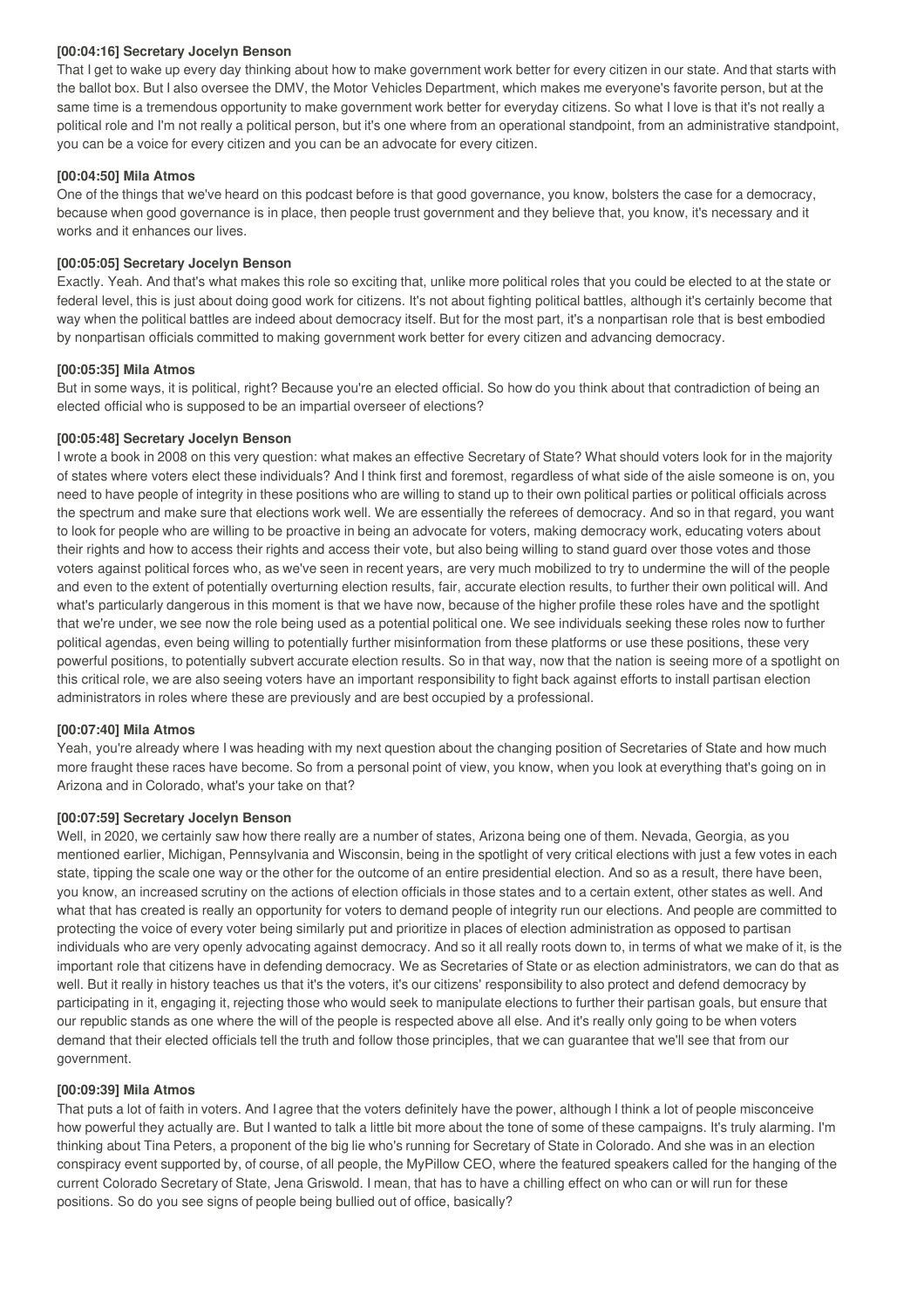## **[00:10:25] Secretary Jocelyn Benson**

Well, I've actually seen election administrators being emboldened by these threats. Now, you have Secretaries of State in a number of states who are standing guard over our democracy and partisan officials or partisan individuals in Michigan, in Arizona, in Georgia, in Nevada and many other states running and seeking these positions, almost forming a coalition, seeking these positions to further a partisan agenda, and using threats of violence and other means to advance their cause and strike fear and attempt to intimidate election administrators out of doing their jobs. But we're not going to be intimidated. I mean, when people showed up outside my home in December of 2020 demanding that I come outside and face them. My reaction was certainly trying to keep my family safe, but also recognizing that my job is to defend and protect the will of the voters. And when people protest or threaten us as election administrators with are really doing is threatening voters and the will of the voters and trying to force us to undermine or intervene with that constitutionally protected foundation of our country. This idea that the people choose their elected officials and can hold them accountable. The important thing is that every voter know that they have an opportunity right now to reject those who are spreading conspiracy theories and lies that manifest themselves in these nefarious threats that we in Michigan, the governor, the attorney general and I have been enduring for the better part of two years now and instead demand that all leaders show respect, not just for their colleagues, but for the system itself and the system of democracy. That only works when we have people of integrity on both sides of the aisle committed to ensuring that elections run smoothly, they're secure and accessible, and that citizens can, as we can right now, trust the results of the election.

# **[00:12:35] Mila Atmos**

We're going to take a brief break to hear from our sponsor. Thanks to Novo for supporting Future Hindsight. Fortune favors the bold, the strong, the brave. For your business to break out of anything holding you back, you need business checking as brave as you are. Introducing Novo business checking. Just because you're taking your business somewhere no one's ever gone before doesn't mean you have to go it alone. Get truly personalized and powerfully simple business checking with Novo and unlike the traditional banking model, Novo has no minimum balances, no transaction limits, and no hidden fees. Instead of a one size fits all approach, Novo is customized to your business to save you time and free up cash flow with seamless integrations to Stripe, Shopify, QuickBooks Online, and more. It's so seamless that fans call Novo the Swiss army knife of checking accounts. Sign up for Novo for free and join the community of over 150,000 fearless small businesses who found the customizable business checking solution that admires their bravery. Sign up for your free business checking account right now at Novo.co/hopeful. Plus, Future Hindsight listeners get access to over \$5,000 in perks and discounts. Go to Novo.co/hopeful to sign up for free. Novo.co/hopeful. Novo Platform Inc is a fintech, not a bank. Banking services provided by Middlesex Federal Savings, F.A. Member FDIC. Terms and conditions apply.

## **[00:14:19] Mila Atmos**

I also want you to know about another insightful podcast digging into political and cultural polarization, and that's the Purple Principle. They've just launched a special mini series about identity, politics, and hyper-partisanship in Texas, with episodes releasing every Tuesday in March. Check out the Texas series to hear full interviews with former congressmen Will B Hurd, Former San Antonio Mayor and Cabinet Secretary Henry Cisneros, Texas Monthly Editor in Chief. Dan Goodgame, and UT San Antonio Latino Politics expert Sharon Navarro, among others. Lots of big things from the nation-sized Lone Star State on the Purple Principle right now. Subscribe to the podcast and visit PurplePrincipal.com for more. Now let's return to our conversation with Jocelyn Benson, Michigan's Secretary of State.

## **[00:15:16] Mila Atmos**

So talking about making sure that the election results are trustworthy. What is the most important thing that your office did in 2020 to make sure that the election was secure, despite the fact that, of course, that some people don't believe it?

# **[00:15:33] Secretary Jocelyn Benson**

Well, we started on day one of my administration convening the election security experts from around the country and creating an advisory council, election security advisory council that included officials from both sides of the aisle and at the state and federal level, as well as local clerks who have expertise in protecting the security of our elections, to implement a number of things such as legitimate post-election audits, such as increased security protections for the infrastructure and our technology systems as well, and also increasing transparency of our operations so that citizens have access to information about just how much we're doing to protect the security of their vote and the security of the process. Working to ensure our clerks have all the resources they need in partnership with the federal government to protect every aspect, every moment of the system. It's important to also recognize that in addition to bringing these experts and really implementing a lot of their suggestions and recommendations to the way we operate in Michigan, we're also implementing many new procedures that voters themselves enacted in 2018 so that they could, for example, have a right to vote absentee in Michigan, which is in our state constitution, a right to be automatically registered to vote when they get a driver's license or a state ID.

## **[00:16:51] Secretary Jocelyn Benson**

So we also had to make real those rights and implement these significant reforms in time for the 2020 election cycle, which we did even in the midst of a pandemic, because we took best practices from other states and we relied on experts and data to drive our decision making process as opposed to politics and partisanship. And that enabled us to ultimately have the most high turnout, secure elections in Michigan's history, where there was no major security attempt, even attempted breach. But at the same time, more citizens voted than ever before, and we were able to securely tabulate every valid vote more efficiently and more quickly than it had ever before and had even been anticipated. So all of that led to much success. And one of the real tragedies of what's unfolded since then is that instead of telling that success story, instead of talking about how to replicate that success and support the thousands of clerks and the hundreds of clerks who made that a success, we are fighting lies and misinformation furthered by a politician and his most ardent supporters that are really the exact opposite of the truth, which was, again, that the 2020 elections in Michigan and elsewhere were among the most secure and accessible in history.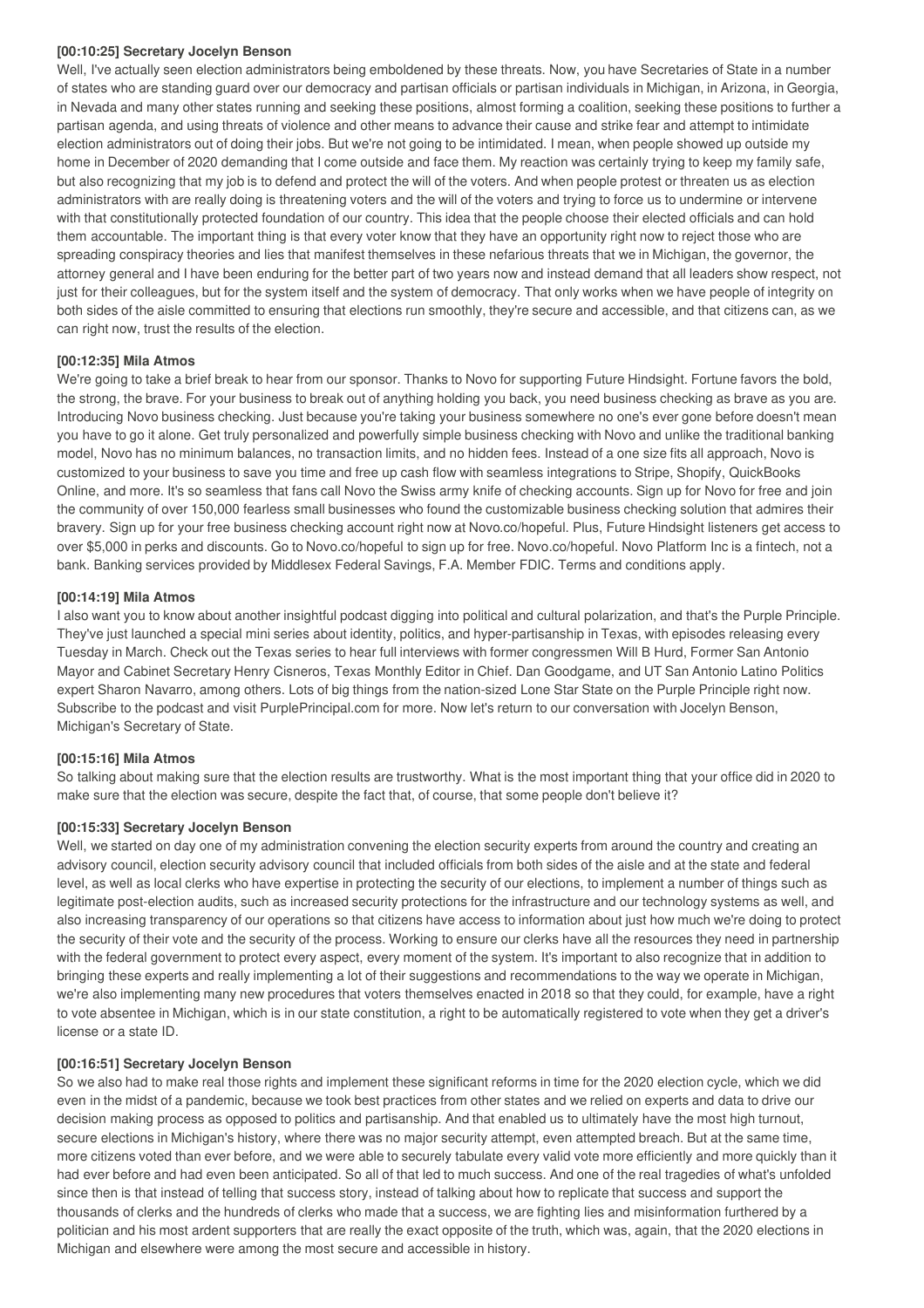## **[00:18:06] Mila Atmos**

Right. It's impressive everything that you've pulled off. And also kudos to the voters in Michigan to demand election reforms to make the vote more accessible. And yet, like you said, there was still doubt cast upon the result and you had to go through over 250 audits, which, of course, all confirmed the accuracy and the integrity of the election results. And you've also fielded some pretty crazy lawsuits, including one that mixed up results in Michigan and Minnesota. So what was that like and what's your take? What's your takeaway for next time? Because, you know, this is another election year.

#### **[00:18:37] Secretary Jocelyn Benson**

Yeah. I mean, I think a couple of things. One, we have seen, as you mentioned, a number of lawsuits, what I call basically PR campaigns masquerading as lawsuits, lawsuits filed that have no merit to them and that are quite frivolous and typically thrown out, if not rejected outright, quickly, but instead used to grab headlines and further messaging that suggests something untoward has happened when really that's not the case. It's been challenging but now has become part of the job to fight back against that misinformation and really this politically driven effort to confuse voters about the integrity of the elections. And my work continues to be to simply make sure that our elections remain secure and accessible. We've already succeeded in doing that. We want to continue doing that and then protect those elections, protect our clerks, protect the results of our elections, protect democracy against all of these ongoing efforts to try to undermine it. And that really is the path forward, recognizing that everything that we worked through and overcame in 2020 to ensure democracy would prevail. The biggest mistake we could make is assuming that we won't have to go through a battle like that again.

## **[00:19:54] Secretary Jocelyn Benson**

Indeed, every indication is that in 2024, everything we fought through to protect the results of the election and to implement and manage good elections will be again overly scrutinized and in the spotlight and under a great deal of assault to try to make it harder for democracy to work and be attainable to all. So it's all the more reason why this year's elections are critical, because voters will choose in this fall who will be on the field protecting democracy in 2024, when everything we survived in 2020 in terms of the efforts to subvert our legitimate election will likely be back, and they will likely return in a more sophisticated, strategic and more well-funded, coordinated way. Unless there's real accountability for everything that occurred in 2020, we can only imagine and anticipate that all of those efforts will escalate. And that's why those of us who stood guard successfully in 2020, myself, Katie Hobbs in Arizona, Brad Raffensperger in Georgia, have a responsibility to hopefully be able to continue to do so again in 2024 when the anti-democracy forces return in force.

#### **[00:21:07] Mila Atmos**

So what's your biggest worry ahead of the midterms this year and ahead of 2024?

#### **[00:21:12] Secretary Jocelyn Benson**

That the vast majority of citizens in our country, on both sides of the aisle, will not see that protecting democracy is the most important issue of our time. That through complacency and disengagement, we allow those very well organized, well-funded, and well-coordinated forces seeking to install bad actors in positions of authority over elections. Voters, by being complacent, could allow that to happen. And if that does happen, then we can imagine a scenario where democracy withers on the vine in the future because you won't have people in places of authority protecting it. Now, as long as I have breath in my body, whatever position I have, I'm going to continue to protect and defend our democracy and every citizen's right to vote. But really what this fall is, is an opportunity for us to overcome the worst-case scenario possibility that I just mentioned, and instead become a reckoning for those who have tried to overturn democracy. Voters have the chance this fall to reject every conspiracy theorist, every proponent of the big lie, every person who's made threats against election officials and now wants to be one by voting in support of those of us who have stood on the front lines and defended democracy and rejecting those who've tried to intimidate us out from doing our job. Voters can take a clear stand that will be possibly the strongest position or strongest advancement we can make in protecting democracy for the long run by turning out in record numbers, making democracy the most important issue of our time, and voting in furtherance of protecting every citizen's right to vote.

#### **[00:22:52] Mila Atmos**

Talking about the big lie, the danger of it, of course, is really to really muddy the waters and erode trust in the electoral process and in democracy itself, like you said. But the bigness of the big lie can make it really hard, right, to rebut effectively, and it's accompanied by threats and harassment. And it's not just Democratic Secretaries of State who are being targeted. So how are Secretaries of State working together to fight the misinformation and to drive reform?

## **[00:23:21] Secretary Jocelyn Benson**

Well, a number of ways. I think, first, we've always been collaborative and professionals and colleagues. I think we have to remember in all of this the law and the truth. And the vast majority of American people are squarely on the side of democracy. And so working as educators of citizens to empower them to know how to fight back against misinformation and to find trusted sources of information is a key part of what Secretaries of State all around the country are working to do.

#### **[00:23:49] Mila Atmos**

This is a slight side question. If you could wave a magic wand for electoral reform, it's a very specific wand. What would you wish for?

#### **[00:24:00] Secretary Jocelyn Benson**

I would wish for every voter to recognize that democracy and saving democracy is the most important issue of our time and to really embrace the opportunity and the choice they'll have this fall to reject those conspiracy theorists and individuals and leaders, politicians who are using lies to overturn democracy and undermine citizens faith in it, and instead support those of us on both sides of the aisle who are fighting every day to make democracy real for every citizen and protect it for generations to come.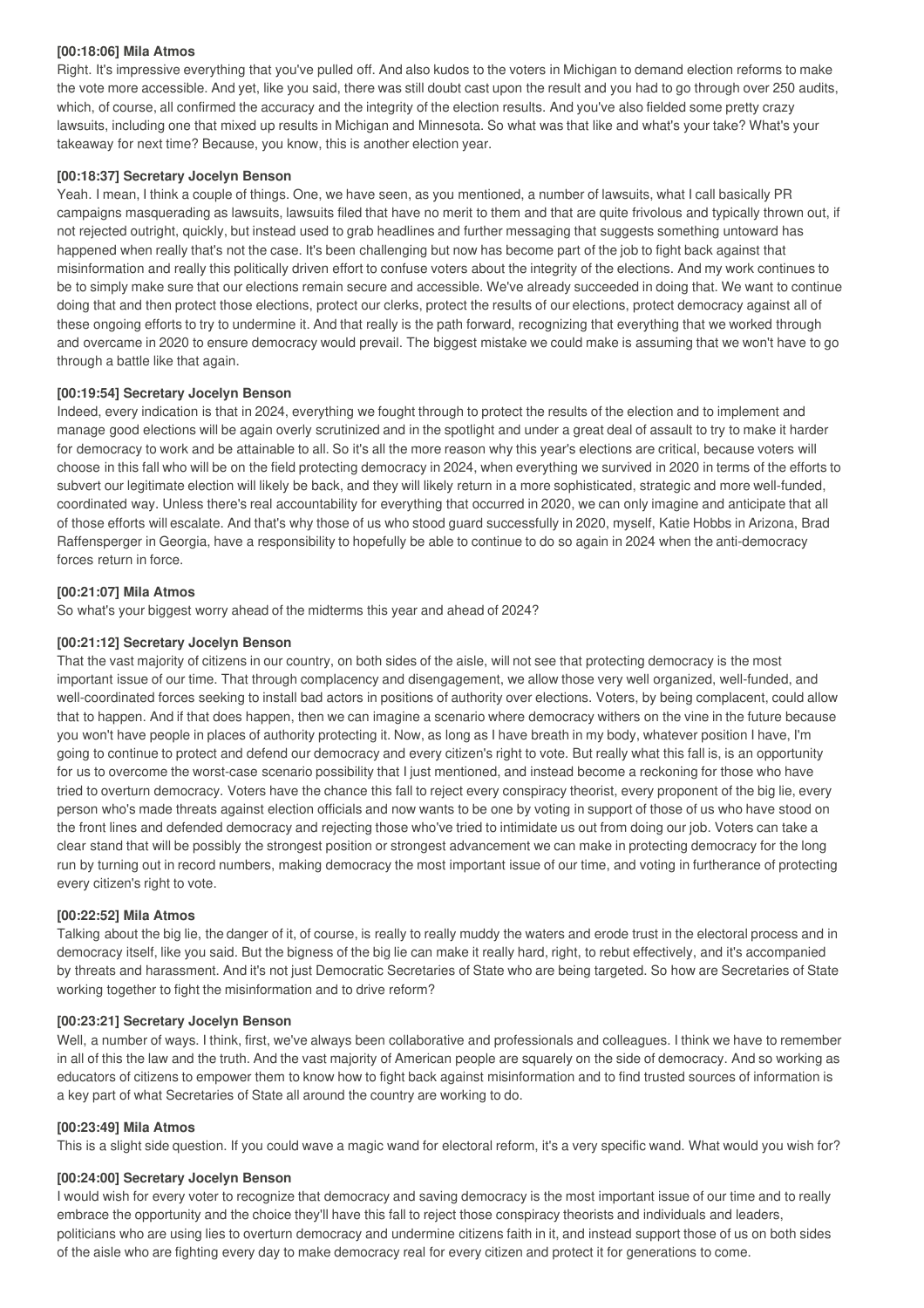## **[00:24:29] Mila Atmos**

I want to circle back to something you said here about protecting against potential election subversion in the states. What do you mean by that? And what could protection look like in real, concrete terms?

#### **[00:24:43] Secretary Jocelyn Benson**

A number of things. First, we have the Electoral Count Act in Congress that Congress can work to strengthen, to ensure efforts that we're seeing that manifest themselves in the tragedy at our US Capitol on January 6th, that there is both accountability for what happened and also changes to the Electoral Count Act to make clear that legislators and members of Congress don't really have authority to overturn a legitimate, accurate election without any type of evidence of wrongdoing. And then I think the work also starts even before that, making sure officials have a number of protections in place in the event of efforts in the states to block certification of legitimate election results. Every state's law is a little bit different, and every position has different authority in each state. The bottom line is democracy prevailed in 2020 because good people in positions of authority, whether they be Secretaries of State, county canvassers, members of Congress, the vice president did the right thing and follow the law and protected the will of the people. And we ultimately need to make sure those people of integrity are in place. Again, that's the best protection against election subversion. How do we do that? Well, by voters making protecting democracy the most important issue of this 2022 election cycle, electing individuals and putting people in positions of authority who will be there in 2024 to protect their voice and their vote.

#### **[00:26:07] Mila Atmos**

I think as a concept that's totally logical. But, you know, as we've seen, there are so many people who actually either don't turn out or they believe the big lie and then will vote the other way. So if you could speak one on one to a voter, what would you say to persuade this person? Listen, here's really what's at stake and, you know, come out and vote for this kind of person. And how can you identify the person with integrity? Because sometimes I think we don't know who they really are.

#### **[00:26:34] Secretary Jocelyn Benson**

Well, I disagree because I think what we've seen in Michigan actually, one, voters, when they understand and know what's at stake, they have been energized, as they were in 2018 and in 2020 to turn out in record numbers and vote and vote in support of individuals who are very clearly on the side of democracy. And in terms of evaluating a candidate and whether they're telling truth versus lies, I think there's a couple of things. One, look at the data. I think we all can be critical thinkers and looking at data and information as opposed to responding to hyperbole and tweets. We've made the data, for example, about the 2020 election very accessible through our audit report, which is available on our website, as well as a fact check portion of our website that encourages and engages citizens in identifying trusted sources of information and looking critically into the messages they're hearing from elected officials. So in response to your question of "what do you say to a citizen who is seeking out trusted sources of information, who is trying to figure out whether their vote or their voice matters in a time like this?" What history teaches us is undoubtedly the only thing that saves democracy in a time like this is by citizens, good citizens, standing up and demanding that their democracy and our government work for them. Indeed, the only thing that can stop a bad politician with a vote is a good citizen with a vote. And that's the only thing that has ever worked more than anything else in our country's history, in our democracy. And then in addition to that, making sure you're an informed, not just engaged, but an informed voter by seeking out those trusted sources of information, seeking out your own sources of data and multiple sources of data to identify a particular issue or evaluate a particular individual and then pay attention to people's actions. What's their track record? What have they done in the past when they weren't on the ballot and using that to also evaluate what we can expect and whether they can be trusted in important positions of authority moving forward.

## **[00:28:38] Mila Atmos**

You've given us a lot of good advice here on how we could advance democracy in the United States and in our states individually and making sure we vote in these state elections for the people with integrity. Sort of like philosophically, what are two things everyday people could be doing to advance democracy and secure elections wherever they may live?

#### **[00:28:58] Secretary Jocelyn Benson**

Well, there's a couple of things. I think, one, they could serve as an election worker. And one of the most important ways you can be active in protecting our democracy is to be a part of administering it. We have thousands of individuals serving as an election worker in Michigan, and there are plenty of ways to find out how to be a poll worker, how to be an election worker. But that's certainly one of the most important things you can do to engage in being a part of protecting democracy. Or you can also arm yourself with facts about elections and then use those facts to counter the lies and misinformation. And then also, of course, vote and advocate to ensure your vote is counted. Attend public hearings and meetings, whether they be school board meetings or elsewhere. And when you see people spreading misinformation, hold them accountable for what they say and speak back with the truth. And all of those things, as participants in our democracy, are ways in which we can counter those who are essentially banking on people being disengaged and misinformed in order to further their political agenda. If we show up by being engaged and informed and urgently so on both fronts, we can effectively counter once and for all those efforts to really try to take away people's voices and impose the will of a few over the many, and instead ensure that the many, many of us who do stand for truth, for democracy, for equal access to our government, for a government that works well for everyone, we can rule the day, but only if we stay engaged and informed.

#### **[00:30:29] Mila Atmos**

All good advice. We definitely, here at Future Hindsight, a civic engagement podcast, we believe that we all need to be engaged. So in closing, looking into the future, what makes you hopeful?